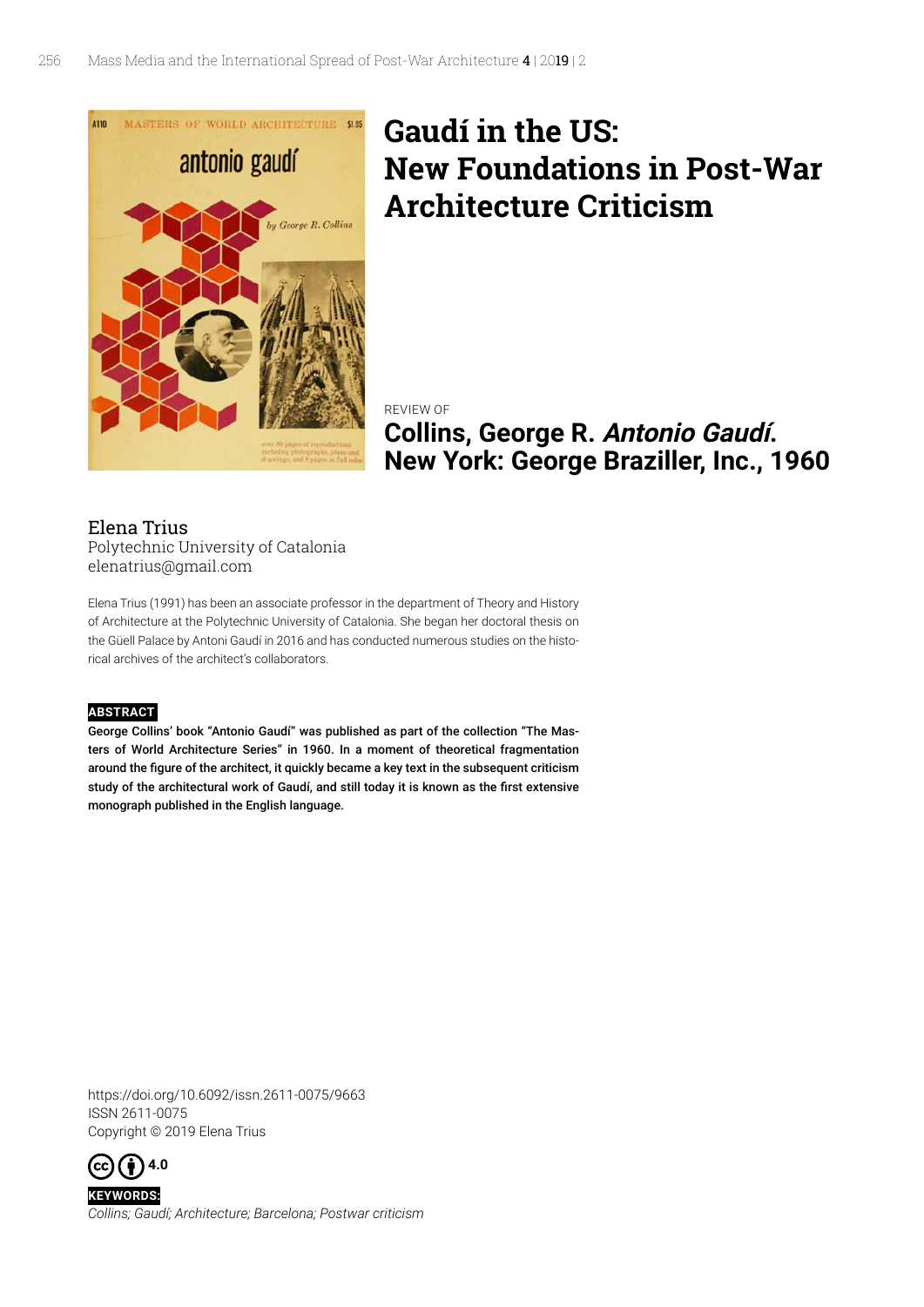The book, which appeared in New York in 1960, and written by Professor George R. Collins (1917-1993), is known as the first extensive description and evaluation of Gaudí's works in the English language.

Launched in a time of revisionism, when the demands and promises of the first modern architecture had shown as insufficient and some works of the great masters were moving towards new plastic expressions,<sup>1</sup> the work of Antoni Gaudí provided of interest to the concerns of the era. That which was modern was no more a novelty and searched for its origins,<sup>2</sup> longing to establish a continuity with the History of Art. About Gaudí could be said almost anything, as seemed that removing unwanted parts of his work and life he could fit Surrealists, Expressionists, and even Rationalists (sharing with Le Corbusier an abstract and organic period). It is true that the transition architecture of the turn of the century had for decades been perceived as decadent under the modern rationality and efficiency, even so, Gaudí had his defenders, unlike most other contemporaries.

It is certainly one of the endnotes which Collins adds to the text that gives us a state of the question of the literature he encountered while writing.<sup>[3](#page-1-0)</sup> A large bulk of publications made in Catalonia, with a modest portion from abroad, and only two monographs published in a foreign language[.4](#page-1-1) The theoretical construction was fragmented and often dedicated to the cult of the *Sagrada Familia*. Aside from the writings of those who were close to the master,<sup>[5](#page-1-2)</sup> two different lines of interpretation were forged around him. The first of them placing Gaudí in the Catalan version of Art Nouveau, *modernisme*. This approach built its bases with Alexandre Cirici and was widely theorized by Oriol Bohigas,<sup>6</sup> but in fact, could be only partly defended.<sup>7</sup> The second way was that concerning the analysis of the structural functionalism and the construction techniques. Both of them aimed to keep Gaudí's ways from the popularly established image of a series of genius intuitions worked out in old construction ways, and in fact, both can be found put together in Collins' study.<sup>8</sup> However, the text does not pretend to isolate Gaudí's work as somewhat analyzable on its own, as it is shown by the diverse quotes and references to his personality and intentions.

These considerations should be put in turn with the controversy then manifested between Expressionism and Puritanism, or as David Mackay expresses in the book's review of 1[9](#page-1-5)61,<sup>9</sup> between the humanists and the technologists. Collins itself is aware of the big picture and makes a statement from the very beginning.

The revived interest in his work today is symptomatic of a crisis in the profession of architecture as our generation seeks to humanize and to individualize the rather impersonal, cubic and puritanical tradition that we have inherited from our fathers.<sup>[10](#page-1-6)</sup>

1. George R. Collins, *Antonio Gaudí* (New York: George Braziller, Inc., 1960), 28.

2. Juan José Lahuerta, *Univers Gaudí*  (Barcelona: Diputació de Barcelona, 2002), 174.

<span id="page-1-0"></span>3. Collins, *Antonio Gaudí*, endnote 97, 129.

<span id="page-1-1"></span>4. Henry-Russell Hitchcock, *Gaudí* (New York: Museum of Modern Art, 1957) and César Martinell, *Antonio Gaudí* (Milano: Electa, 1955).

<span id="page-1-2"></span>5. Such as Joan Bergós, Joan Rubió i Bellver, Isidre Puig Boada or César Martinell.

<span id="page-1-3"></span>7. Rafael Moneo, "Sobre Gaudí", *Arquitectura* 75 (1965): 10.

<span id="page-1-4"></span>8. Collins, *Antonio Gaudí*, 20.

<span id="page-1-5"></span>David Mackay, "Antonio Gaudí, por G. R. Collins / Antonio Gaudí, por J. J. Sweeney y J. Ll. Sert", *Cuadernos de Arquitectura*, no. 46 (1961): 46-47.

<span id="page-1-6"></span>10. Collins, *Antonio Gaudí*, 8.

<sup>6.</sup> Oriol Bohigas, *Reseña y catálogo de arquitectura modernista* (Barcelona: Lumen, 1973).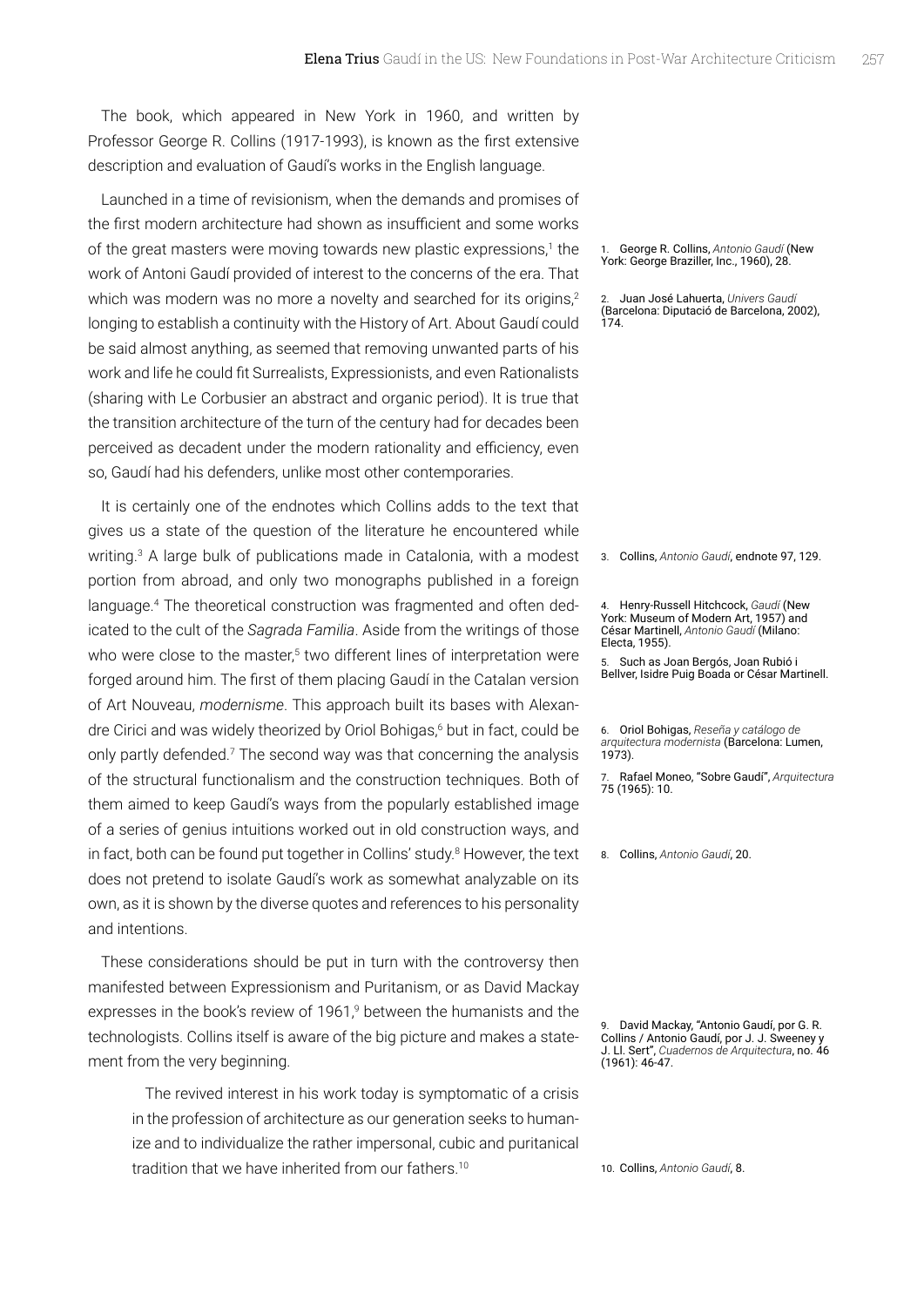Nevertheless, the interest in Mackay's point is the comparison he makes between Collins' work and the contemporary book *Antonio Gaudí* by J. J. Sweeney and J. Ll. Sert.<sup>11</sup> We shall remember that Mackay aligned fully with the construction of *modernisme* stated by his colleague Bohigas, and that means he searched in both texts the essential role of the architect within the movement. In these terms, he considers Collins' book a valuable contribution, while he discredits Sert and Sweeney's with the terms "shy, superficial and sometimes flattering" as he cannot find any mention to *modernisme*. In fact, the introduction to the last text states clearly the conviction of the authors of the non-belonging of Gaudí to any form of Art Nouveau.<sup>[12](#page-2-1)</sup> Sert had, since the early 30's decade, build the reading of a "modern" Gaudí, who took from nature the "true" architecture and provided of endless solutions against any kind of convention. Furthermore, in order to ward off Gaudí from whatever historical revival, his work was often presented as a set of fragments or details that evoked the plastic explorations of modern art.<sup>[13](#page-2-2)</sup>

Collins was not fully against this approach, he too believed that dividing Gaudí's buildings into "style" groups was far from the true understanding of the architect and his way of conceiving architecture[.14](#page-2-3) When evaluating the Nativity facade of the Sagrada Familia he observes:

Considering how adept he was with abstract forms and ordinary architectural ornament, we are unprepared for the dismal figure sculpture of the Nativity facade. His first error would seem to be his quite modern belief that the architect should control every detail [...]. The second was his commitment to a so severe naturalism that he employed life molds [...] to obtain exact copies of the original.<sup>[15](#page-2-4)</sup>

It seems that this element did not fit inside the dialectical operative he wanted to offer to the reader. As he observes in the final evaluation, the strongest interest in Gaudí in that decade was from artists and craftsmen, which in turn had their own appreciation of abstract forms. Also, Collins points out the coincidence between the postwar interest in the architect and the raising of an American school of Abstract Expressionism.

Although sharing similar points, Collins' final text has nothing to do with Sert and Sweeney's. We may go again to the introduction of these last and find the main intention of their writing, which was to compile the connecting values from Gaudí's work to the current time in terms of "his vision of space, ability to work out fresh structural forms and to employ texture, colour and the abstract sculptor's approach in architecture."[16](#page-2-5) On the other hand, Collins' will was to offer some structured historical foundations for the upcoming academic interest of the historiography with a clear intention of recovering Gaudí as one of the masters of twentieth-century architecture. Knowing that for a long time architects and engineers had an ambiguous relationship with Gaudí, of limited admiration and

<span id="page-2-0"></span>11. James Johnson Sweeney and Josep Lluis Sert, *Antoni Gaudí* (Stuttgart: Verlag Gerd Hatje, 1960).

<span id="page-2-1"></span>12. *Ibid.*, 7.

<span id="page-2-2"></span>13. Juan José Lahuerta, "Sert i Gaudí" in Josep Maria Rovira (ed.), *Sert, 1928-1979: obra completa: mig segle d'arquitectura* (Barcelona: Fundació Joan Miró, 2005), 177.

<span id="page-2-3"></span>14. Collins, *Antonio Gaudí*, 17.

<span id="page-2-4"></span>15. Collins, *Antonio Gaudí*, 26.

<span id="page-2-5"></span>16. Sweeney and Sert, *Antoni Gaudí*, 9.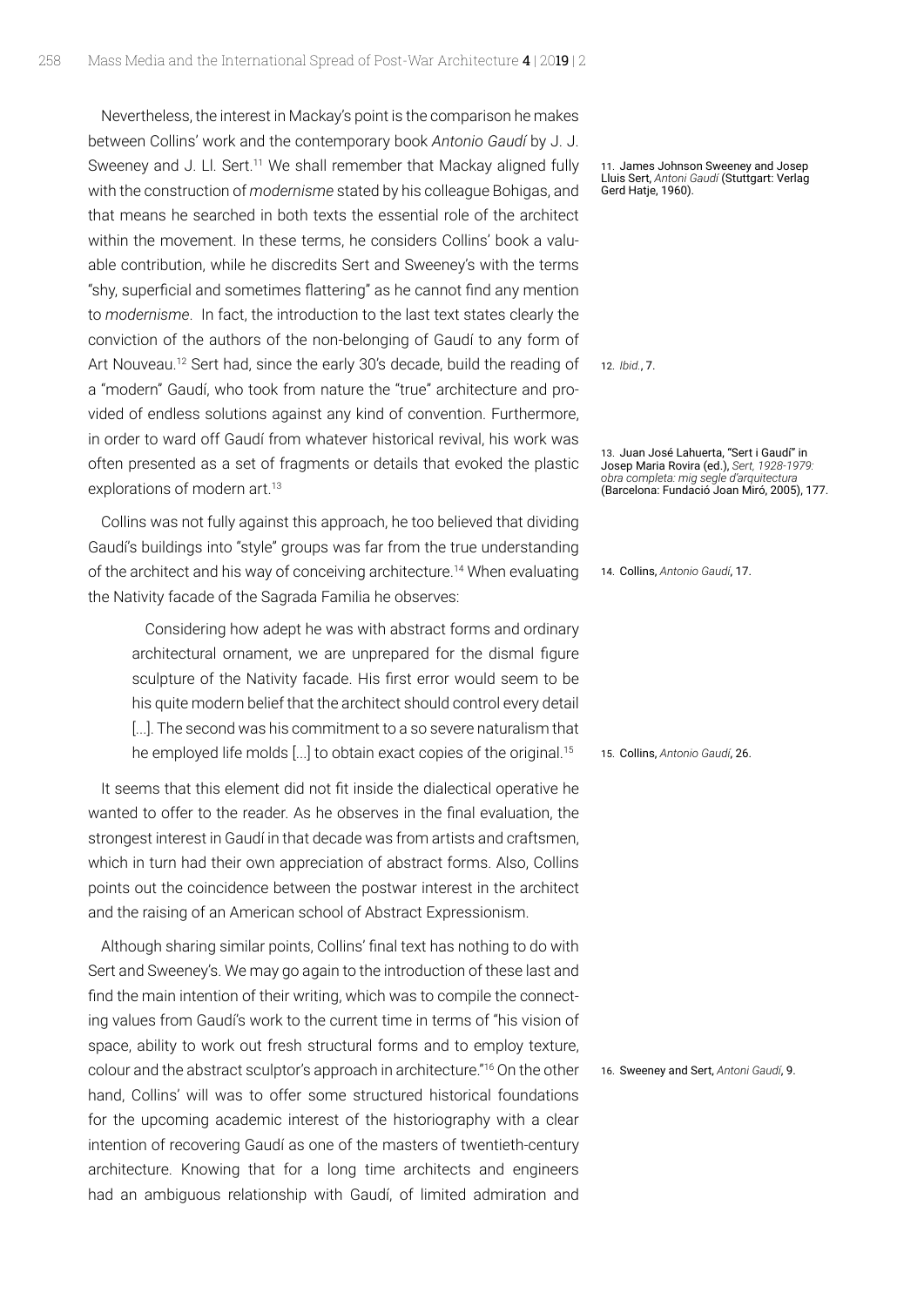quick criticism, he explicitly longed to rescue back his figure to them. The election of the book images, for example, illustrates Collins' aim to describe graphically each work of Gaudí in detail. As opposed, Sert and Sweeney built an imaginary of more and less distant relationships between the buildings and all sorts of elements.<sup>[17](#page-3-0)</sup>

Collins' study on Gaudí started way later than Sert's. It was not until 1956, his first visit to Spain, when he faced the architect's work in the exposition held by *Amics de Gaudí* in the *Saló del Tinell*. [18](#page-3-1) Before this hap-pened, around [19](#page-3-2)50, Sert and Sweeney's book was almost finished,<sup>19</sup> and the MoMA exposition which would take place finally in 1957 had for years been postponed to coincide with the publication of the book.<sup>[20](#page-3-3)</sup> As has been said before, Collins shared the concerns of the era and assumed the historiography of architecture of his century when valuing what was considered "modern", however, he was clearly skeptical about the approach of the MoMA about Gaudí.<sup>[21](#page-3-4)</sup> The exposition of 1936<sup>22</sup> had included some works of Gaudí and he feared the monographic exposition to come would attribute Gaudí to Surrealism again, as it finally was somehow.[23](#page-3-6)

It may be useful to the reader to explain by what means did Collins generate his own analysis. This is connected to the aforementioned association, *Amics de Gaudí*, which was founded in 1952 (100th anniversary of the architect's birth) and responded to the necessity of guidance to preserve the legacy of the architect in a climate of civic action. The entity engaged in a variety of activities to shape the international perception of Gaudí's architecture and created an archive of documents which was later the basis of the text under study, however, their critical criterion was not unitary. Among the group associates, Josep Maria Sostres and Oriol Bohigas (both members of *Grup R*) with Joan Prats were the ones who organized the exhibition of 1956. In the FAD conference of 1958,<sup>24</sup> Sostres lets us glimpse the leitmotiv of his conception of Gaudí's work, quoting Boccioni.

The dynamic form, by its changing and evolving essence, constitutes a kind of invisible border between the object and the action, between the absolute movement and the relative movement, between the visible and the invisible, between the object and its inseparable environment. It is a kind of analogical synthesis, which exists in the limits that mediate between the real object and its ideal plastic power, and only prehensible through intuition.<sup>[25](#page-3-8)</sup>

Again, a plastic interpretation which is noticeable in the way the exhibition was conceived. The use of large reproductions of concrete aspects in contrast with the sober architecture of the XIVth century and the will to confront the traditional vision of the master. Simultaneously, the association had asked Dalí to offer a conference in the Park Güell in which

<span id="page-3-0"></span>17. Such as oil jars, olive trees, bones or snails.

<span id="page-3-1"></span>18. A review on the exhibition can be found in 2C. *Construcción de la Ciudad*, no. 4, (1975): 48-49.

<span id="page-3-2"></span>19. Lahuerta, "Sert i Gaudí", 178.

<span id="page-3-3"></span>20. Helena Martín Nieva, "El MoMA y la Gomis-Prats *connection*, 1946-1960: Joan Miró, Antoni Tàpies y Antoni Gaudí" in Josep M. Rovira, Enrique Granell and Carolina B. García (ed.), *Destino Barcelona, 1911-1991. Arquitectos, viajes e intercambios* (Barcelona: Fundación Arquia, 2018), 145-159.

<span id="page-3-4"></span>21. Mireia Freixa, "George R. Collins i els Amics de Gaudí USA", *L'Avenç*, no. 408 (jan. 2015): 36-41.

<span id="page-3-5"></span>22. Alfred H. Barr, Jr., *Fantastic art, dada, surrealism* (New York: The Museum of Modern Art, 1936).

<span id="page-3-6"></span>23. Lahuerta, *Univers Gaudí*, 190-191.

## <span id="page-3-7"></span>24. *2C*, no. 4, 53-54.

<span id="page-3-8"></span>25. *Ibid.*, 53.